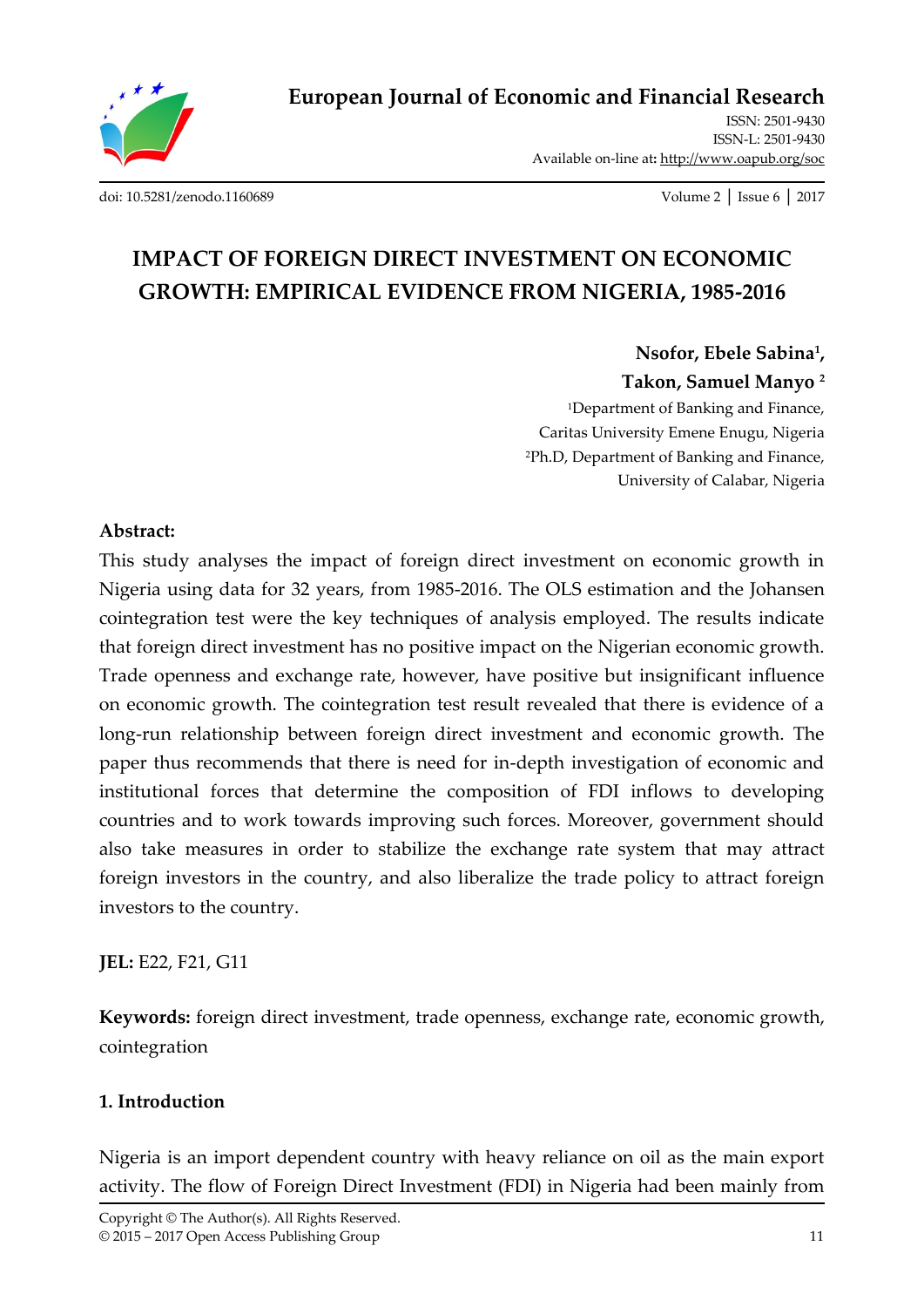the extractive industries consequential to lack of productive investment activities that could integrate the economy into global market chain. The focus of the government on crude oil exports subsequent to the oil boom led to the abandonment of the agricultural sector and made irrelevance of Nigeria's agricultural sector in the global market, thus reducing the overall productive activities of the economy (Azeez, Dada and Aluko, 2014).

FDI dates back to the era of colonial masters who came with the intention of exploiting the Nigeria's oil resources. The colonial masters made only little investment in Nigeria but with the discovery of oil, the flow of FDI increased (Macaulay, 2012 in Adeleke, Olowe and Oladipo 2014). World Bank, (1996) regarded Nigeria as the second largest foreign direct investment recipient in Africa due to the nation's large endowment in oil. Overvaluation of the naira during the oil boom also accounted for the large magnitude of FDI in the country. Profit from United Kingdom (UK) companies operating in Nigeria and due to other foreign liabilities which transnational companies' partners operating in Nigeria from United Kingdom and United State of America were to pay as overseas commitments also accounted for the huge net inflow (Korna, Tagher and Idyu 2013).

FDI is attracted in a country through the activities of the Trans National Companies (TNCs) by establishing local companies through foreign associates. The foreign partners interact with the local economy by building production facilities that will hire and train workers. Foreign capital investments are the most proficient and safe way to integrate into the world economy (Pelinescu and Radulescu, 2009)**.** This however depends on the openness of the economy to foreign investors.

Foreign Direct Investment is expected to contribute to economic growth through capital accumulation of new productive activities into the host countries economy. However, accumulation of new capital is dependent upon certain level of macroeconomic and institutional development. Researchers have recognized the level of development as human capital, markets size (Esew and Yaroson, 2014), business environment, political risks among others. However, deficiency in these institutional developments has been a source of worry to Nigerian economy.

Presuming from the extensive studies (Adigwe, Ezeagbu and Udeh, 2015, Ndaba, 2015) on theoretical expectations on the role of FDI on economic growth which have formed one of the core study area to scholars, foreign direct investment mostly made by multinational enterprises or by a foreigner in an enterprise of host beneficiary countries over which they have a control and earn private return is referred to as net inflows of investment in an economy of a country is expected to serve as a means of balancing Nigeria's domestic resources in order to ensure speedy economic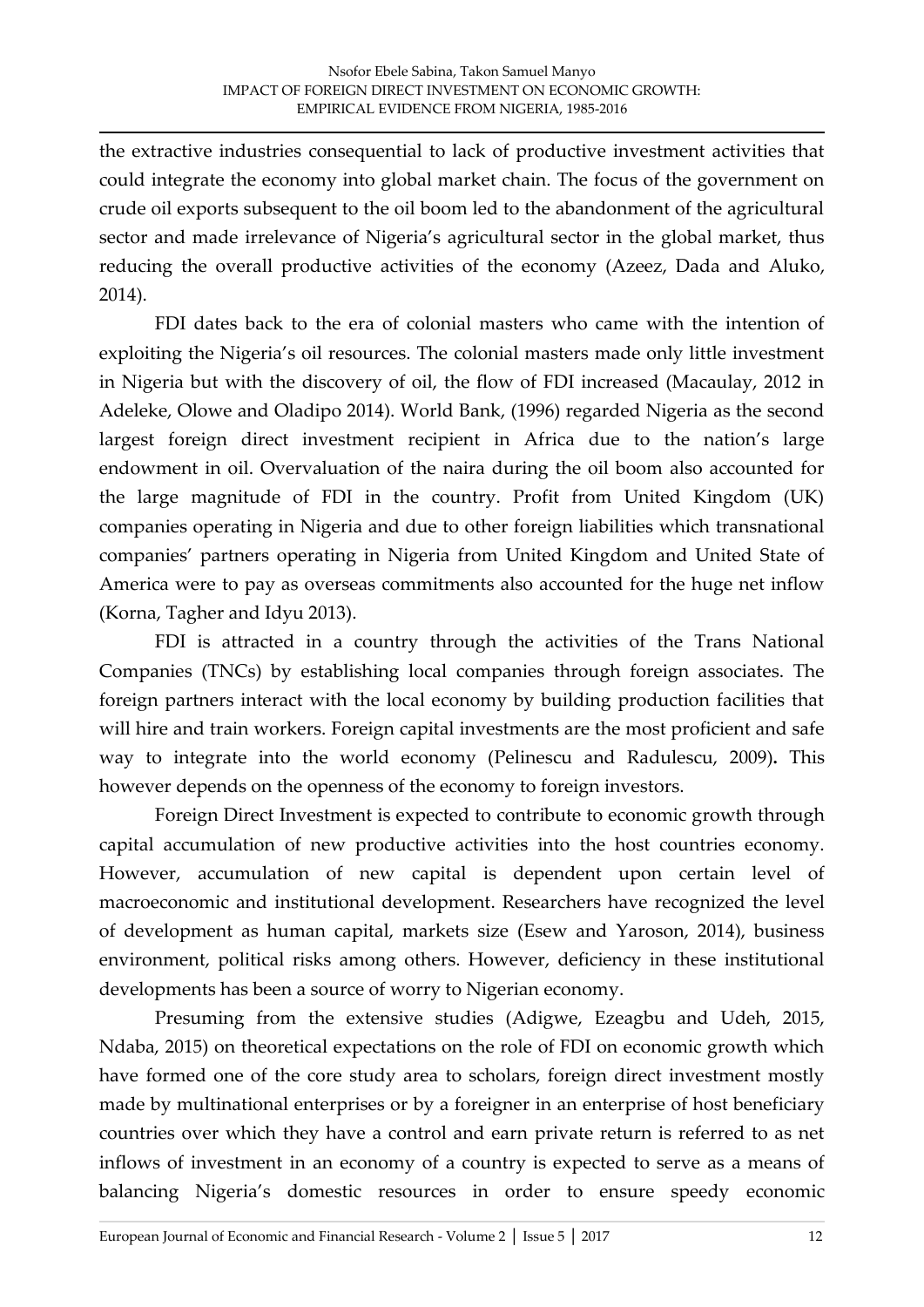development. Unfortunately, in spite of the effort to attract foreign direct Investment, the growth of FDI in Nigeria remains an issue of concern to the nation. The level of insecurity in the country, especially *Boko Haram* insurgency constitutes a major hindrance to multinational companies' influx with serious impediment to Foreign Direct Investment inflow (Nsofor, 2016). FDI is also hindered by other forms of insecurity, including insecurity from weak and government inefficiency, policy reversals bureaucratic bottleneck and regulatory burden. These affects business environment and might lead to decrease in the level of foreign investors in the economy.

Despite the importance of FDI in economic growth, this area of study remains less investigated in Nigeria. It is against this backdrop that this study seeks to examine the extent to which FGI affects economic growth in Nigeria.

# **2. Review of Related Literature**

Foreign direct investment is an investment that reflects capital transaction(s) undertaken by a foreign direct investor resident in another country other than the host country's economy and where the resident firm (direct investment enterprise) in the economy of the host country has a long-term relationship, reflecting a lasting interest and control. The Organization for Economic Cooperation and Development (OECD, 2013) noted that a direct investor may be an incorporated or unincorporated private or public enterprise, an individual or a group of related individuals, a government, or a group of related incorporated and/or unincorporated enterprises which have a direct investment enterprise. Conversely, a direct investment enterprise is an incorporated or unincorporated enterprise in which a foreign investor has economic interests in the incorporated/unincorporated enterprise.

Foreign direct investments as defined by World Bank, (2013) are the net inflows of investments to acquire lasting management interest in an enterprise operating in an economy other than that of the investor. The interest should be 10% or more of voting stock totaling of equity capital, reinvestments of earnings, other long-term capital, and short term capital as shown in the balance of payments. FDI are classified into horizontal and vertical. Horizontal FDI which is often a market expansion strategy of the investing company into potentially high growth economies is an investment made to carry out similar business operations as already operated by the foreign investor in other countries. Vertical FDI is the disintegration of the production process vertically by contracting out some production stages with different input requirements with the intention of maximising profit margins. In this case, goods are not produced for sale to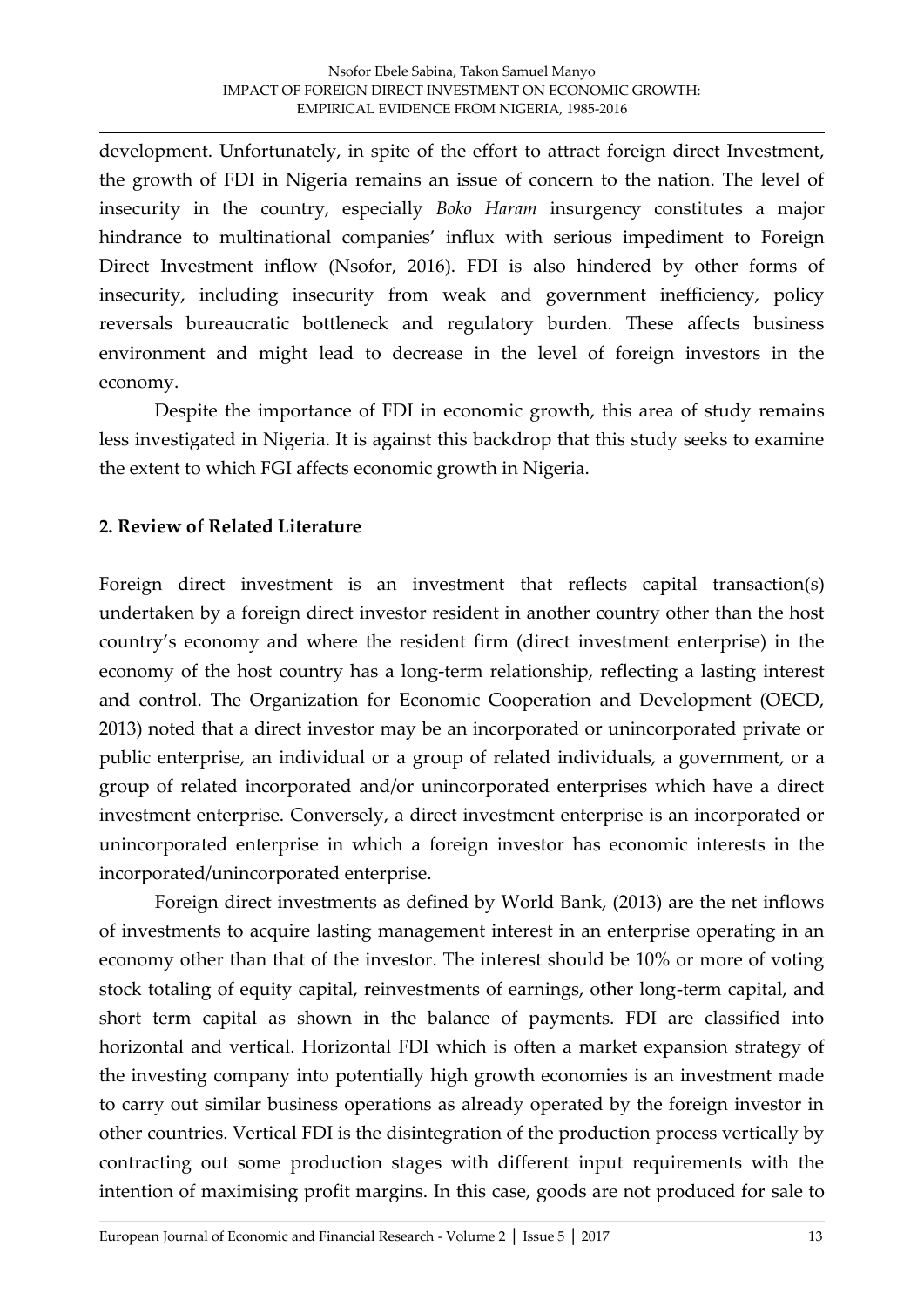the country receiving FDI, but for export purposes. Vertical integration at times entails that the foreign associates source inputs and materials from the parent company.

Matjekana (2002) classified FDIs in terms of directions of flows as inward and outward FDI. He defined inward FDI as investment in which foreign capital is invested in local resources and outward FDI as investment of local capital invested in foreign countries. Barros, Caporale and Damaslo (2013) assert that FDI is attracted through the activities of the multinational companies (MNCs). Improving (MNCs) returns can increase the host countries' savings and investment and improve technology. It also contributes to capacity building through the transfer of technical and management skills from the originating country. External firms train host countries personnel to specialize in area of their operations.

As reported by UNCTAD (2013), in Nigeria FDI has witnessed growth in the past two decades with slight decrease during the global financial crises but has improvement steadily with potential for more growth. FDI has been gainful to the Nigerian economy in provision of capital to finance investment by filling the savings gap in the country. Onaji-Benson (2016) opines that foreign investment is an external source of investment in the theory of investment and savings is an important source of generating investment, employment and growth. Increased Multi National Company's activities has been attracted in the country due to its market size with a population of about 170 million and an increasing middle class with a high propensity to consume (Mckinesy, 2010 in Onaji-Benson, 2016). Notwithstanding, the economy has certain characteristics that deter FDI from taking place. These include political instability, heavy reliance on oil, regional disparity restricting FDI to a few areas, preventing a majority ownership to foreigners as well as requiring a local partner in a joint venture or to acquire privatized companies.

One of the important channels for economic growth in developing countries is foreign direct investment. Sustainable economy depends on the accumulation of capital resource. An economy is said to be growing when there is an increase in the volume of goods and services produced by a country in a given period. This means that each person in the country gets more goods and services and higher standard of living. Standard of living could be achieved by increasing per capita income. Ademola, Olusuyi, Ibiyemi and Babatunde (2013) see FDI as a remedy for slow rate of economic growth, which has been experienced in the country.

Import and export is a function of trade openness and a source of strength for trade among nations. Trade openness expands business opportunities for domestic companies by opening up new markets, eliminating unnecessary barriers and making it possible for them to export. The contribution of openness to growth depends on the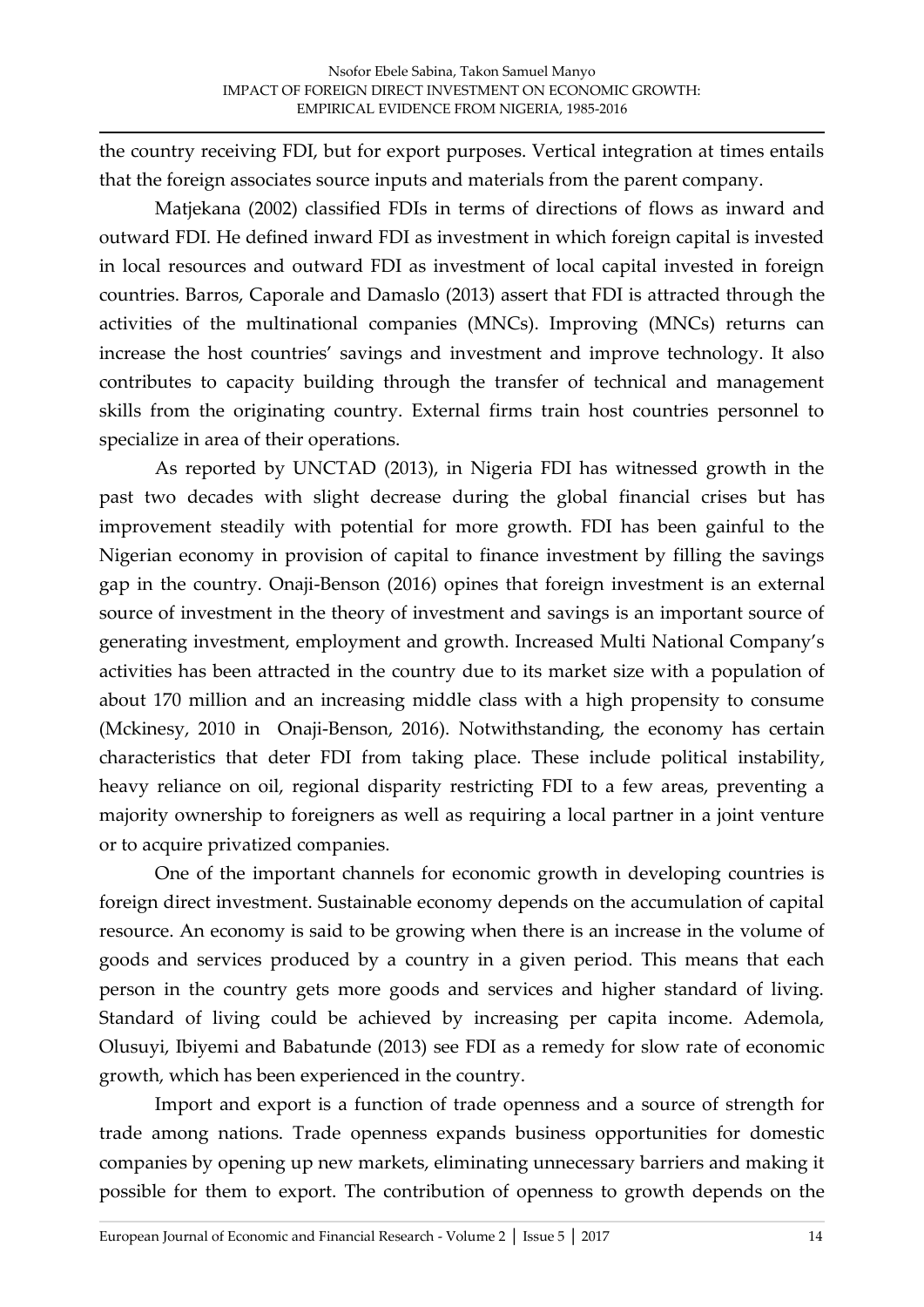pattern which a countries trade evolves. Ademola, et al., (2013) opined that one indicator of openness is the relative size of the export sector. Exports, more often than not reflect production in excess of what is required for domestic consumption in a circumstance where no deliberate policy for exports is pursued.

Exchange rate of a country means the unit of a country's currency needed to purchase one unit of another country's currency. Exchange rate instability may have effect on export earnings and may as well constrain investment bearing in mind that Nigeria is an import dependent country.

### **2.1 Empirical review**

Ndaba (2015) examined whether 80% of all FDI channeled to the mining sector, could have an influence on the level of impact exerted by FDI on growth in Zambia. With the use of time series data from 1990 to 2013, the study finds that FDI contributed to increasing output in the mining sector due to recapitalization but this in turn has not resulted in active growth for the economy. The study concludes that FDI has not contributed to dynamic economic growth but has reinforced dependence on the mining sector.

Louzi and Abadi (2011) study examined the FDI-led growth hypothesis in of Jordan economy. The study is based on time series data from 1990 to 2009. The econometric framework of co-integration and error correction mechanism was used to capture two way linkages between variables interest. Result shows that FDI inflows do not exert an independent influence on economic growth.

The study of Trojette (2016) covering five regions (SSA, MENA, Europe, Asia and America) on whether the effect of foreign direct investment on economic growth is dependent upon institutional level revealed that FDI contribute to economic growth. A generalized-method-of moment (GMM) panel estimator covering the period 1984-2013 reveal that with government stability and the respect of law and order FDI enhances GDP growth.

Tshepo (2014) studied the impact of FDI on economic growth and employment in South Africa for a period of 24 years from 1990 to 2013. The study made use of the Johansen Cointegration test to test for the existence of long-run relationship among the variables and the unit root test to test for stationarity. The result shows that there was a positive long-run relationship between FDI, GDP and employment. The Granger Causality test results confirmed the direction of causality which runs from FDI to GDP.

Adeleke, et al (2014) analyzed the impact of foreign direct investment on Nigeria economic growth over the period of 1999- 2013. With the use of regression analysis of the ordinary least square (OLS), findings revealed that economic growth is directly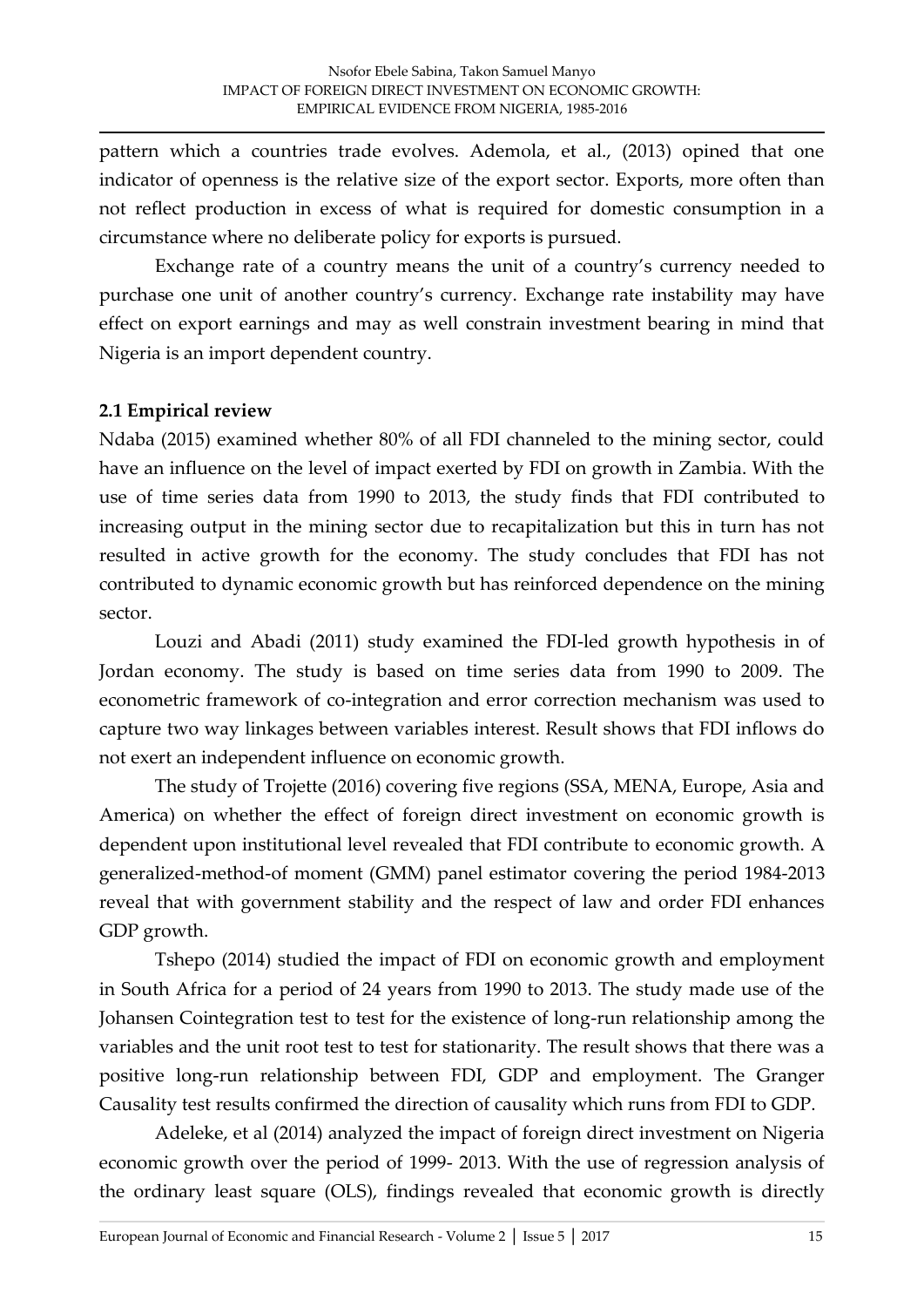related to inflow of foreign direct investment and it is also statistical significant at 5% level which implies that a good performance of the economy is a positive signal for inflow of foreign direct investment.

Adigwe, Ezeagba and Udeh (2015) conducted a relationship study between FDI, exchange rate and gross domestic product in Nigeria from 2008 to 2013. With the use of Pearson Correlation, findings show that there is a significant relationship between FDI, EXR and GDP. It indicates that economic growth in Nigeria is directly related to foreign direct investment and exchange rate. The paper recommends that there is need for government to be formulating investment policies that will be favorable to local investors in order to compete with the inflow of investment from foreign countries.

Antwi and Zhao (2013) carried out a study on the relationship between FDI and economic growth in Ghana for the period 1980-2010 using time series data taken from the World Banks World Development Indicators. Co-integration methodology was employed to analyze data. Findings revealed that a long-run equilibrium and causal relationship exists between the FDI and the two independent variables under consideration namely, GDP and Gross National Income.

Sohail, Sohail and Azeem (2014) examined the Impact of foreign direct investment (FDI) on economic growth in Pakistan. The study made use of data from 2000 to 2010 by using Two- Stage least squares method of simultaneous equations estimation. The results show that there exists a positive relationship between economic growth and FDI in Pakistan.

Ur Rahman (2014) employed multiple regression technique examine the impact of foreign direct investment (FDI) on economic growth of Pakistan with data covering 1981 to 2010. Foreign direct investment (FDI) and consumer price index (CPI) were used as independent variables. The result indicates that there is a positive relationship between the FDI and GDP while there is negative relationship with CPI.

Gul and Imran (2015) examined the impact of FDI and trade openness on economic growth of Pakistan using time series data from 2008-2013. To test the long run relation and association among variables, co-integration analysis, regression analysis, correlation and Durbin Watson test were employed. It was found that FDI, trade openness and domestic capital are positively effecting the economic growth.

# **3. Data and Methodology**

This study adopted *ex-post facto* research design**.** *Ex-post facto* research involves historical events where data already exist. This research design is employed because of its suitability in research survey of this nature – where event under study had indeed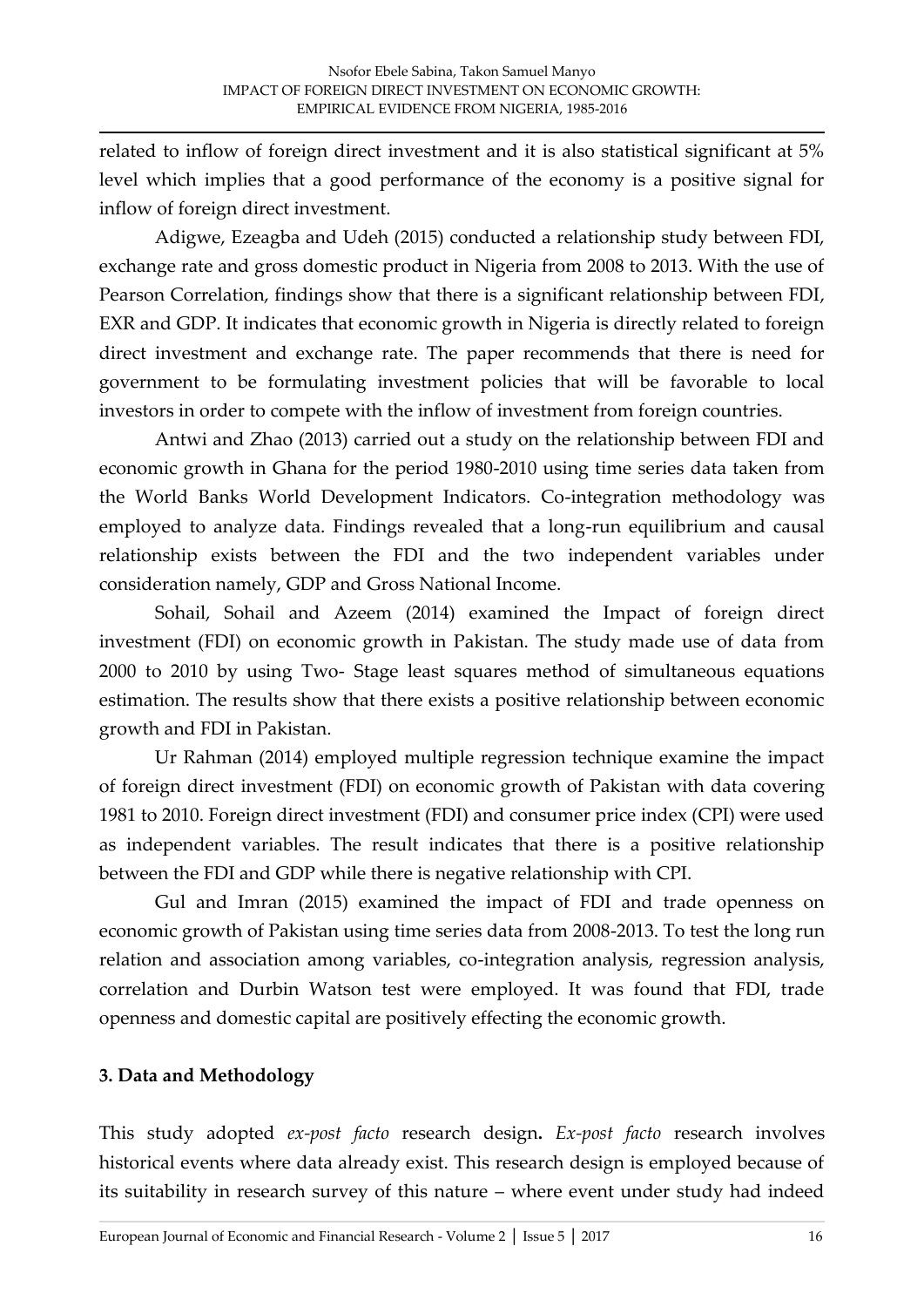already taken place. In this method of research design, variables cannot be manipulated. This study made use of secondary source of data covering 1999 to 2015. We obtained data for the variables from Central Bank of Nigeria statistical bulletin. To analyze the impact of FDI on economic growth proxy by Gross Domestic Product growth rate, diagnostic test and linear multiple (OLS) technique is employed. The study used E-view 9.0 as the statistical package for regression analysis. The t- value and pvalue was used as the basis for acceptance or rejection of the statistical significance of the research hypotheses.

#### **3.2 Model specification**

The baseline model for this study can be represented as follows:

$$
GDP = \beta_0 + \beta_1 FDI_t + \beta_2 TOPN_t + \beta_3 EXR_t + \varepsilon t \tag{1}
$$

Where;

| GDP                        |  | Economic growth                       |
|----------------------------|--|---------------------------------------|
| <b>FDI</b>                 |  | Foreign direct investment             |
| $TOPN =$                   |  | Trade openness (Import + Export /gdp) |
| EXR                        |  | Exchange rate                         |
| $\varepsilon$ <sub>t</sub> |  | Error term                            |
| В                          |  |                                       |

 $P_1 - P_3$  are the coefficients of the regression

|                     | <b>GDP GROWTH</b> | FDI GDP  | <b>OPN</b> | EXR      |
|---------------------|-------------------|----------|------------|----------|
| Mean                | 4.628934          | 3.217745 | 58.16664   | 85.93807 |
| Median              | 4.649226          | 2.749506 | 60.52219   | 106.4643 |
| Maximum             | 33.73578          | 10.83256 | 129.5849   | 253.4923 |
| Minimum             | $-10.75170$       | 0.650345 | 20.68383   | 0.893774 |
| <b>Observations</b> | 32                | 32       | 32         | 32       |

Table 4.1 reveals descriptive statistics of model variables. It showed that GDP growth averaged 4.63 percent between 1985 and 2016. GDP growth peaked at 33.74 percent and was lowest at negative 10.75 percent. Mean value of the ratio of FDI to GDP was3.22 percent while openness and exchange rate averaged 58.17 percent and 85.94 respectively over the 32 year period.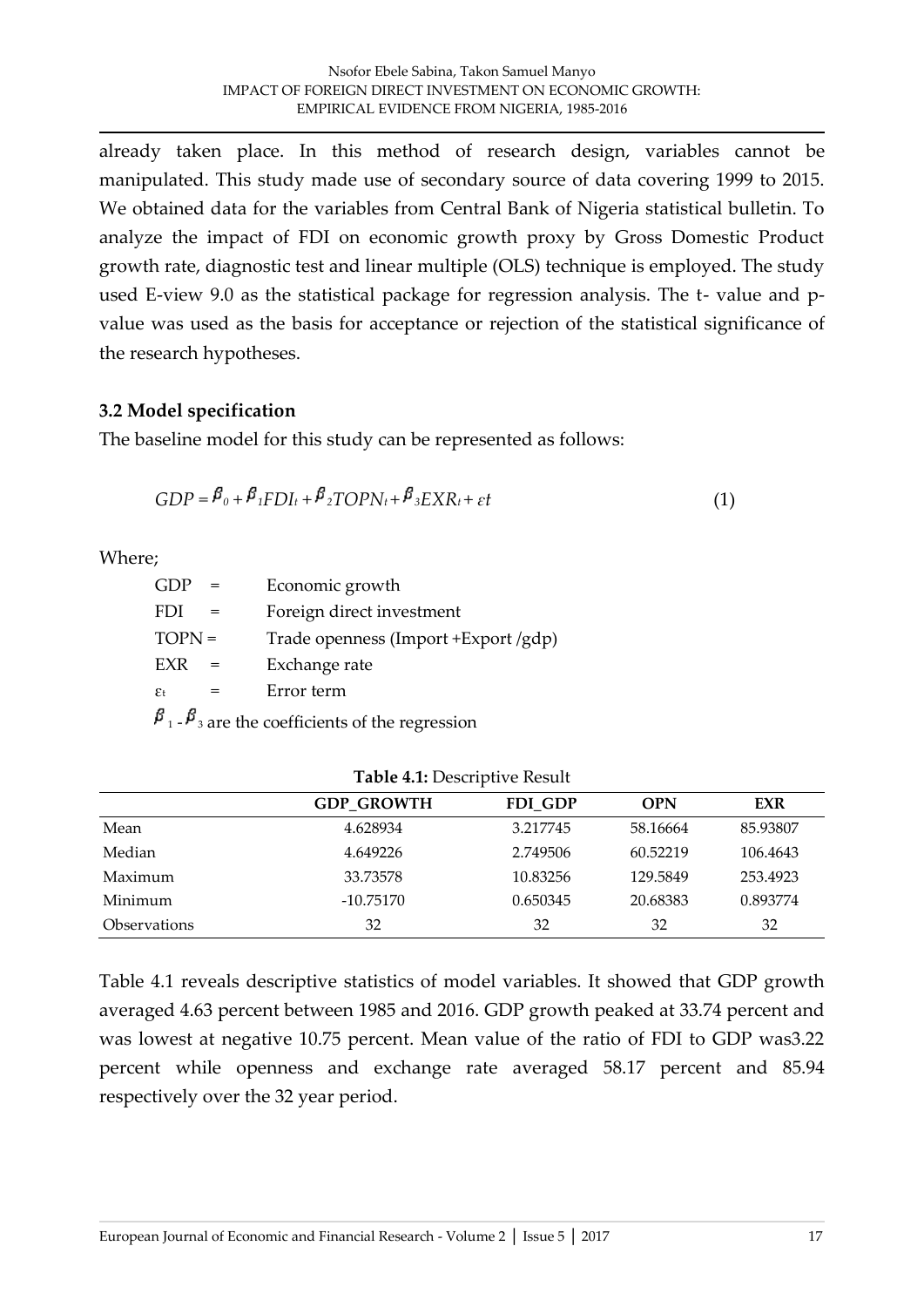#### Nsofor Ebele Sabina, Takon Samuel Manyo IMPACT OF FOREIGN DIRECT INVESTMENT ON ECONOMIC GROWTH: EMPIRICAL EVIDENCE FROM NIGERIA, 1985-2016



**Figure 1:** Graph of Variable Proxies

| Table 4.3: Unit Root Test |
|---------------------------|
|                           |

| <b>Variable</b> | <b>ADF Test Statistic</b> | 5% Critical Value | <b>Test for Unit Root</b> | Durbin-Watson stat |
|-----------------|---------------------------|-------------------|---------------------------|--------------------|
| GDPgrowth       | $-5.639902$               | $-3.489235$       | 1(1)                      | 1.737846           |
| <b>FDI/GDP</b>  | -6.362896                 | -3.489235         | 1(1)                      | 1.548764           |
| <b>TOPN</b>     | $-7.200148$               | $-3.489235$       | 1(1)                      | 1.723590           |
| EXR             | -5.783904                 | -3.489235         | 1(1)                      | 1.835209           |

Table 4.3 presents the Augmented Dickey-Fuller test for stationarity. The results show that all the series are stationary and therefore has no unit root. The stationarity of the variables were at first difference.

#### **3.3 Test for Long-Run Relationship**

**Table 3:** Johansen Cointegration Test

Series: GDP\_GROWTH FDI\_GDP OPN EXR Unrestricted Cointegration Rank Test (Trace)

| Hypothesized      |            | <b>Trace</b>     | 0.05                  |         |
|-------------------|------------|------------------|-----------------------|---------|
| No. of $CE(s)$    | Eigenvalue | <b>Statistic</b> | <b>Critical Value</b> | Prob.** |
| None <sup>*</sup> | 0.531273   | 55.49119         | 47.85613              | 0.0081  |
| At most $1^*$     | 0.486146   | 32.75917         | 29.79707              | 0.0221  |
| At most 2         | 0.316194   | 12.78469         | 15.49471              | 0.1229  |
| At most 3         | 0.045030   | 1.382252         | 3.841466              | 0.2397  |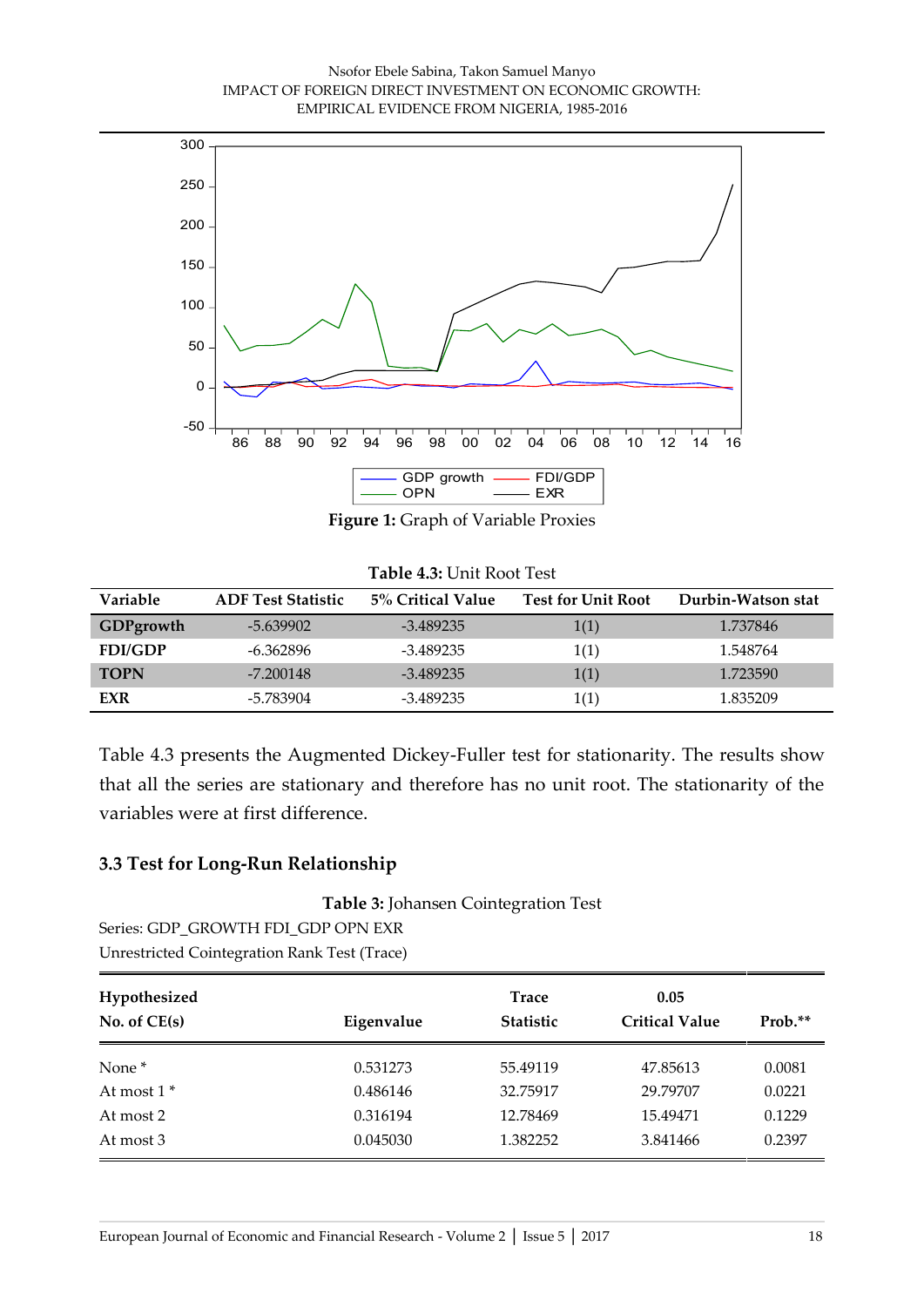Result in Table 3 indicates that the variables that our variable are cointegrated, and thus have long-run association. This is revealed by trace test which indicated two cointegrating equation. The null hypothesis of no cointegrating equation is therefore rejected.

**Table 4:** OLS Regression Result

Dependent Variable: GDP\_GROWTH Method: Least Squares Date: 12/21/17 Time: 07:29 Sample: 1985 2016 Included observations: 32

| Variable           | Coefficient | Std. Error            | t-Statistic | Prob.    |
|--------------------|-------------|-----------------------|-------------|----------|
| C                  | $-0.514454$ | 4.132286              | $-0.124496$ | 0.9018   |
| FDI_GDP            | $-0.288580$ | 0.705704              | $-0.408925$ | 0.6857   |
| <b>OPN</b>         | 0.064545    | 0.060107              | 1.073835    | 0.2921   |
| <b>EXR</b>         | 0.026969    | 0.019635              | 1.373475    | 0.1805   |
| R-squared          | 0.537915    | Mean dependent var    |             | 0.314994 |
| Adjusted R-squared | 0.319033    | S.D. dependent var    |             | 8.858977 |
| S.E. of regression | 7.310492    | Akaike info criterion |             | 7.083297 |
| Sum squared resid  | 1015.423    | Schwarz criterion     |             | 7.554778 |
| Log likelihood     | -92.70780   | Hannan-Quinn criter.  |             | 7.230959 |
| F-statistic        | 25.457554   | Durbin-Watson stat    |             | 1.933611 |
| Prob(F-statistic)  | 0.000000    |                       |             |          |

Results in Table 4 reveal that FDI has negative and insignificant impact on GDP growth; one percentage change in FDI leads to 28.9 percent decline in economic growth. On the other hand, trade openness and exchange rate both exerted positive but insignificant influence on economic growth. The regressors jointly accounted for about 53.79 percent of the variations in GDP growth. The overall results are shown to be significant while the Durbin-Watson statistics indicates that our model has no autocorrelation issues.

# **4. Conclusion**

This study analyzes the impact of FDI, TOPN and EXR on economic growth using data for 32 years. Positive and significant impact was observed among the variables. Despite the point of views and evidence sustained in the positive impacts of Foreign Direct Investment (FDI) on growth, empirical literatures on most developed countries says the contrary. However, foreign direct investment is an important factor growth emphasis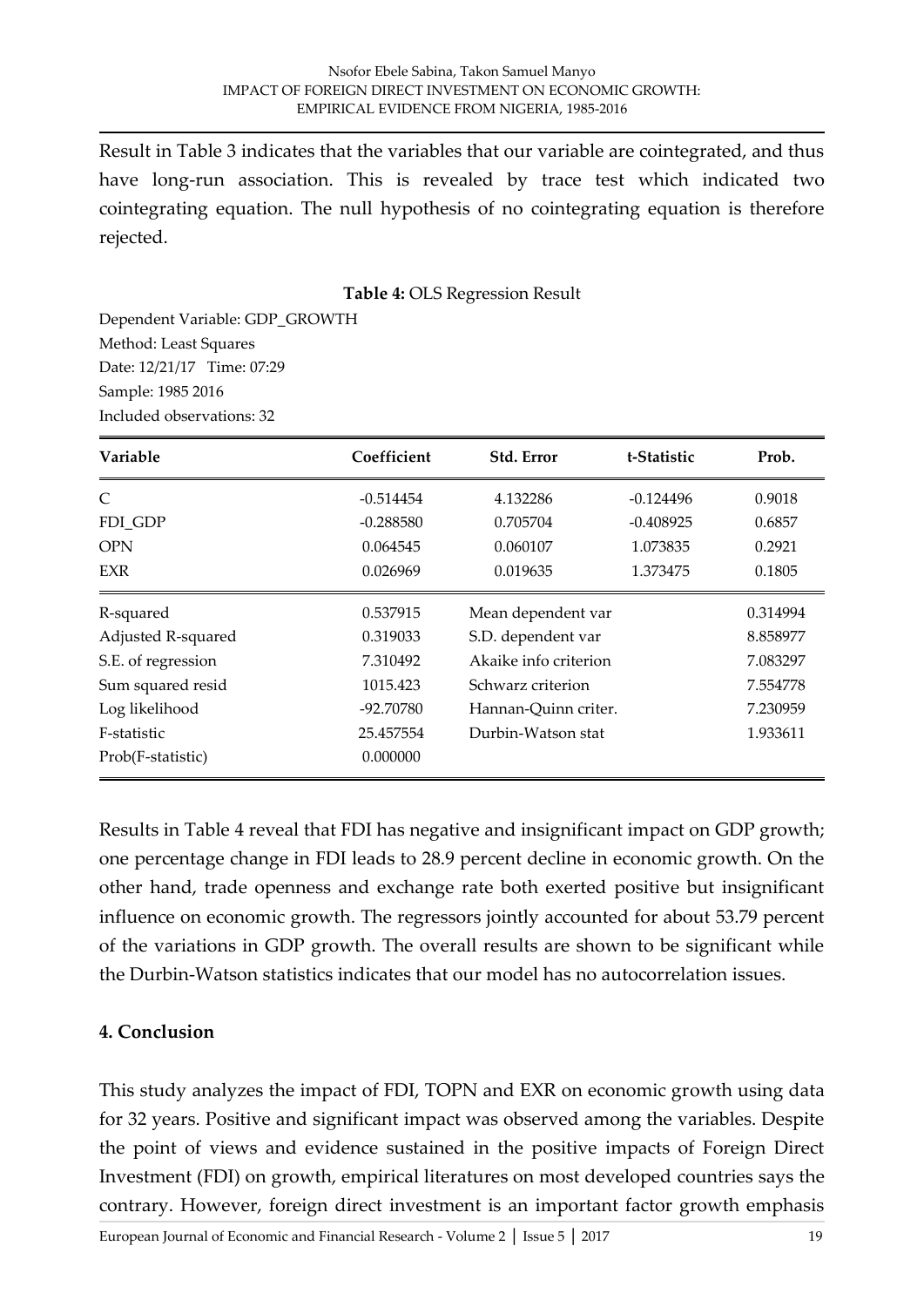on most economy especially developing countries' economy. The impact of FDI on economic growth is country specific and the level of inflow modulated by institutional quality. The interaction between FDI and institutions can seriously hinder FDI influx where there is poor institutional development and the subsequent effect on the attraction of the multinational enterprises. FDI comes in different forms. It can be through creation of new productive units or through merger and acquisition which reflects a change of ownership of already existing firms. Based on the findings, we recommend that there should be in-depth investigation of economic and institutional forces that determine the composition of FDI inflows to developing countries and to work towards improving such forces. Government should also take measures in order to stabilize the exchange rate system that may attract foreign investors in the country, and as well liberalize the trade policy to attract foreign investors to the country.

# **References**

- 1. Adams, S. (2009). Foreign Direct Investment, Domestic Investment and Economic Growth in Sub-Saharan Africa, Journal *of Policy Modelling,* 31(6):939-949.
- 2. Adeleke, K. M., Olowe, S. O. and Oladipo, F. O. (2014). Impact of Foreign Direct Investment on Nigeria Economic Growth, *International Journal of Academic Research in Business and Social Sciences,* 4(8), 234-242.
- 3. Adigwe, P. K., Ezeagba, C. E., and Udeh, F. N. P. (2015). Effect of Foreign Direct Investment on Nigerian Economic Growth, *European Journal of Research and Reflection in Management Sciences,* 3(5), 28-34.
- 4. Ademola, I. S., Olusuyi, A. E., Ibiyemi, O. and Babatunde, G. A. (2013). Trade Openness and Economic Growth in Nigeria (1981 – 2009): An Empirical Analysis, *International Journal of Humanities and Social Science Invention, 2(6), 101- 113.*
- 5. Antwi, S. and Zhao, X. (2013).Impact of Foreign Direct Investment and Economic Growth in Ghana: A Cointegration Analysis, *International Journal of Business and Social Research* 3(1), 2540-2559.
- 6. Azeez, B. A., Dada, S. O. and Aluko, O. A. (2014). Effect of International Trade on Nigerian Economic Growth: The 21st Century Experience, *International Journal of Economics, Commerce and Management,* II (10), 1-8.
- 7. Barros, C. B., Caporale, G. M. and Damásio, B. (2013). Foreign Direct Investment in the Asian Economies, *Economics and Finance Working Paper Series* NO.13-20, 1- 25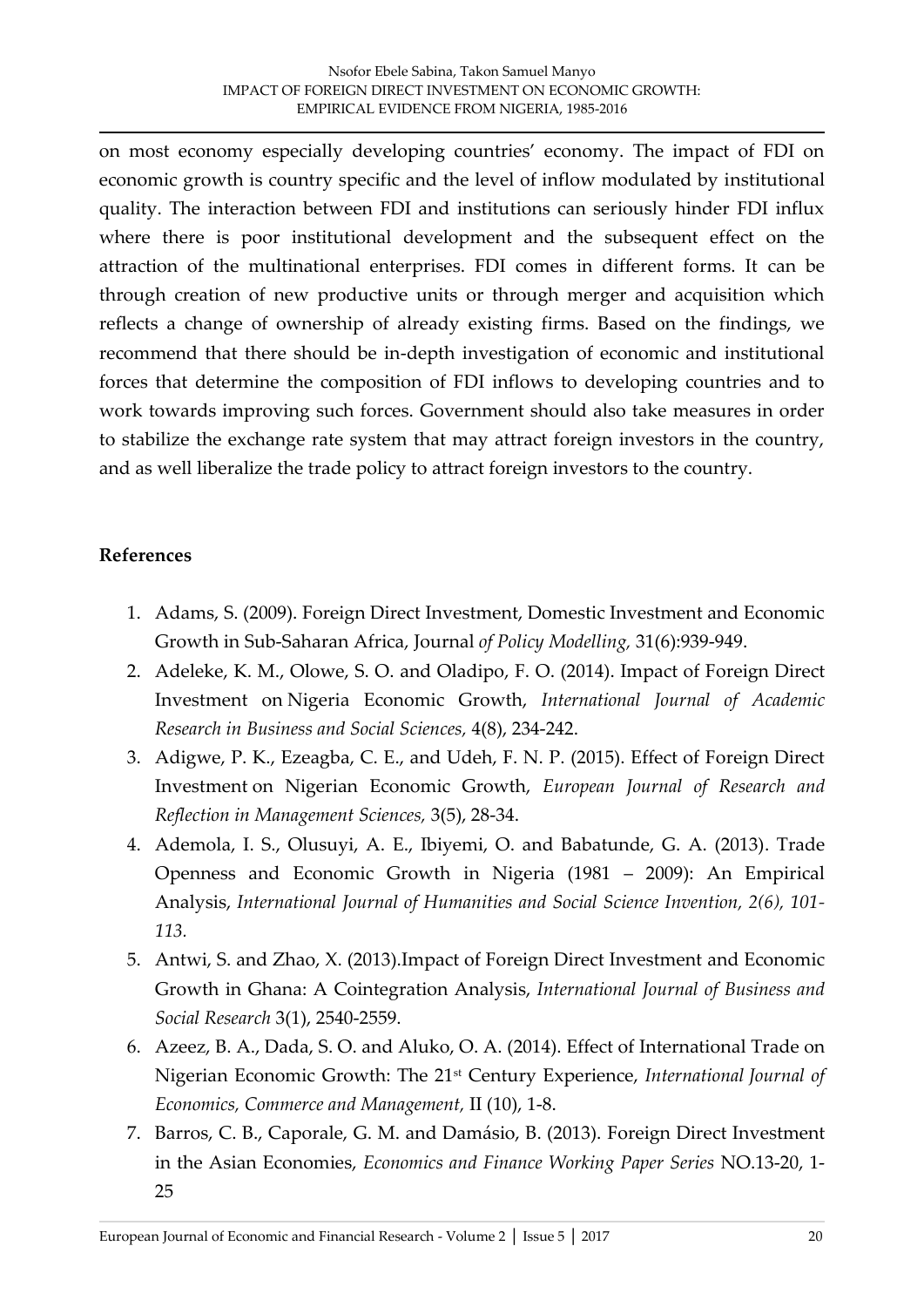- 8. Calvo, M. B and Sanchez-Robles, B. (2002). Foreign Direct Investment, Economic Freedom and Economic Growth: New Evidence from Latin America. Universidad de Cartabria Economics, Working *Paper No. 4/03.*
- 9. Clark, P. B. (1973). Uncertainty, Exchange Risk and the Level of International Trade, *Western Economic Journal,* 371, 302-313.
- 10. Esew, N and Yaroson, J. (2014). Institutional Quality and Foreign Direct Investment in Nigeria: A Prognosis, IOSR *Journal of humanities and social science,* 19(6), 37-45.
- 11. Gul, K. M. and Imran, N. (2015). Impact of Foreign Direct Investment on Economic Growth of Pakistan, *American Journal of Business and Management,* 4(4), 190-202.
- 12. Korna, J. M., Tagher, A. and Idyu, I. A.(2013). The Impact of Foreign Direct Investment on the Nigerian Banking Sector, *IOSR Journal of Business and Management*, 7(4), 77-92.
- 13. Louzi, B. M. and A. Abadi (2011). The Impact of Foreign Direct Investment on Economic Growth in Jordan, *IJRRAS,* 8 (2), 253-258.
- 14. Matjekana K S M, (2002). Foreign Direct Investment Flows in the SADC Region in a Globalising Economic Environment and Afrikaans University, Johannesburg, 1-13
- 15. Ndaba, S. (2015).The impact of Foreign Direct Investment on Economic Growth in Zambia: A Study in the Context of a Natural Resource Dependent Economy. A research paper Presented in Partial Fulfilment of the Requirements for obtaining the Degree of Master of Arts in Development Studies, *Economics of Development (ECD), 1-49.*
- 16. Nsofor, E. S. (2016). Impact of Investment on Stock Market Development in Nigeria, International *Journal of Financial Economics,* 5 (1), 1-11.
- 17. Onaji-Benson, T. (2016). The Role of the Nigerian Institutional Environment on Foreign Direct Investment Inflows, *Bullion,* Publication of the Central Bank of Nigeria*,* April-June, 40 (2), 51-60
- 18. Pelinescu, E and Radulescu, M. (2009). The impact of Foreign Direct Investment on the Economic Growth and Countries' Export Potential, *Romanian Journal of Economic Forecasting, (4), 153- 169*
- 19. Saidi, Y., Haouas, A. and Ochi, A. (2014). Foreign Direct Investment, Complementarities, and Economic Growth: The case of MENA Economies, *Journal of Research in Economics and International Finance,* 3(3), 60-71.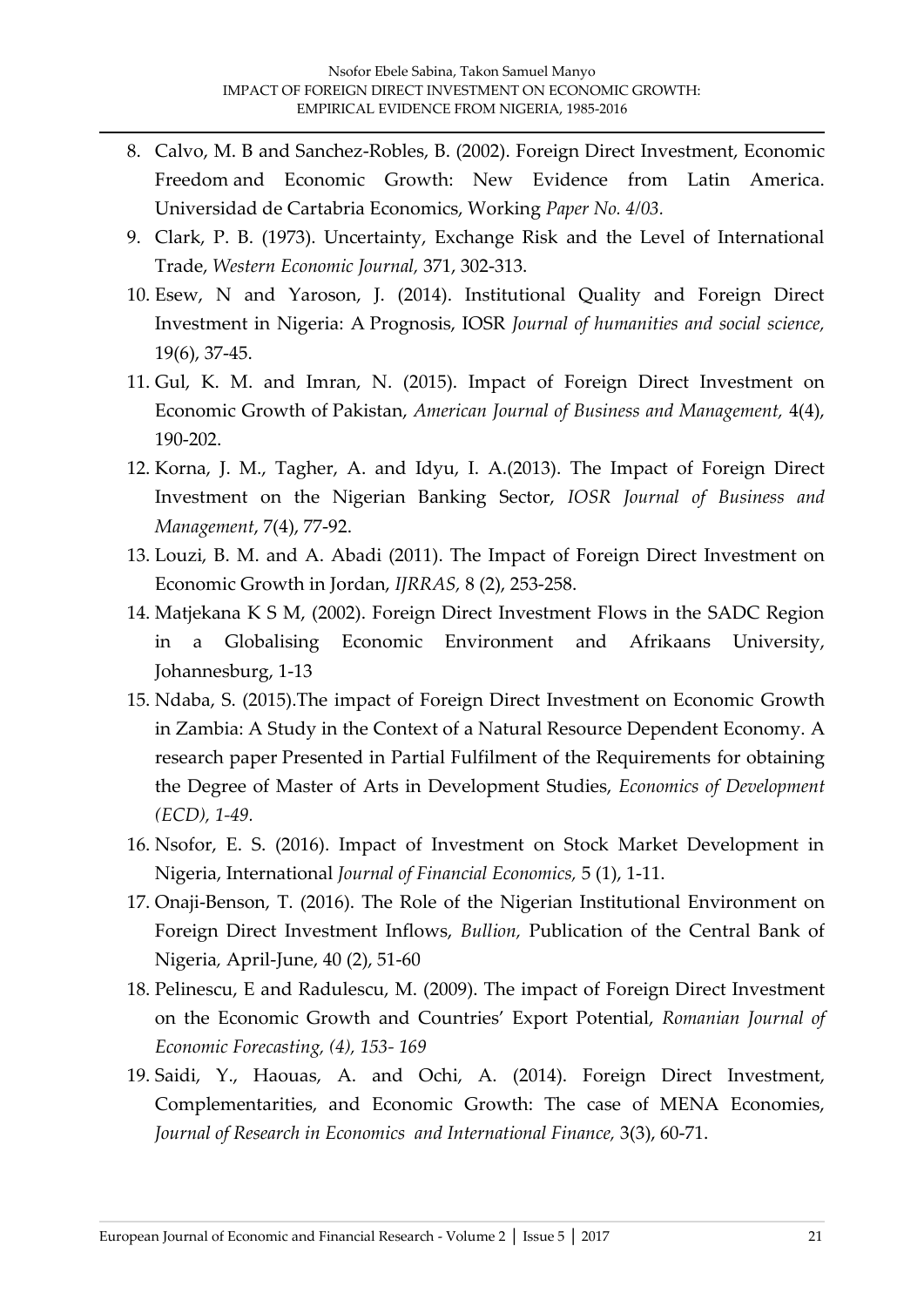- 20. Sohail, H. Y., Sohail, A and Azeem, M. (2014). Impact of Foreign Direct Investment on Economic Growth in Pakistan, *World Journal of Economic and Finance,* 1(1), 002-005
- 21. Trojette, I. (2016). The Effect of Foreign Direct Investment on Economic Growth: The Institutional Threshold, *Région et Développement n°* 43-2016, 112-138.
- 22. Tshepo, M. (2014).The Impact of Foreign Direct Investment on Economic Growth and Employment in South Africa: A Time Series Analysis, *Mediterranean Journal of Social Sciences,* 5(25), 18-27*.*
- 23. UNCTAD (2013). *World Investment Report: Global Value Chains* [http://Unctad.org/en/Publications](http://unctad.org/en/Publicati%20          ons) Library.
- 24. Ur Rahman, Z. (2014). Impact of Foreign Direct Investment on Economic Growth in Pakistan, *Journal of Economics and Sustainable Development, 5(27), 251-255.*
- 25. World Bank (2013). *Handbook of Statistics.* Washington, DC